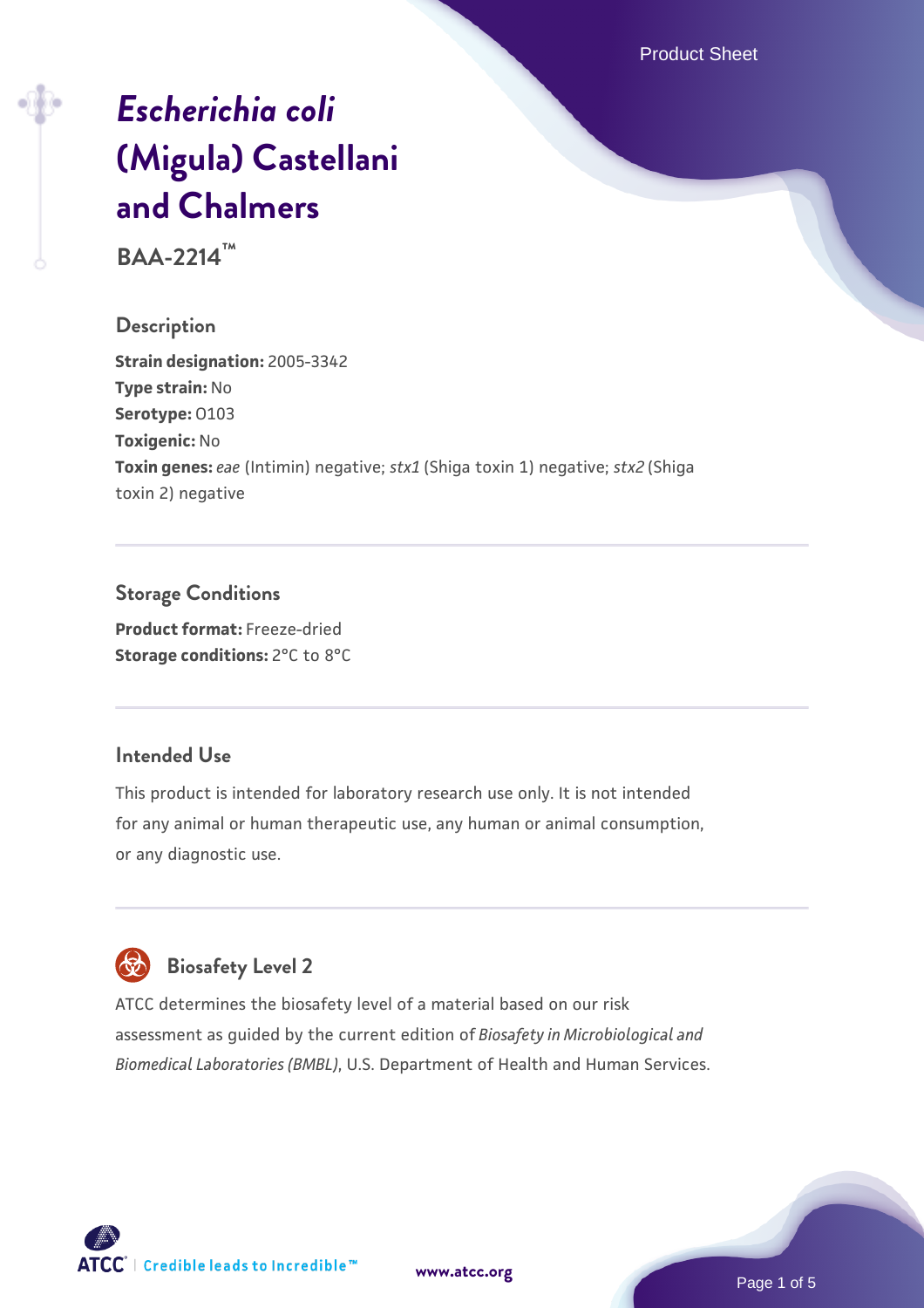# **[Escherichia coli](https://www.atcc.org/products/baa-2214) [\(Migula\) Castellani and Chalmers](https://www.atcc.org/products/baa-2214)** Product Sheet **BAA-2214**

It is your responsibility to understand the hazards associated with the material per your organization's policies and procedures as well as any other applicable regulations as enforced by your local or national agencies.

ATCC highly recommends that appropriate personal protective equipment is always used when handling vials. For cultures that require storage in liquid nitrogen, it is important to note that some vials may leak when submersed in liquid nitrogen and will slowly fill with liquid nitrogen. Upon thawing, the conversion of the liquid nitrogen back to its gas phase may result in the vial exploding or blowing off its cap with dangerous force creating flying debris. Unless necessary, ATCC recommends that these cultures be stored in the vapor phase of liquid nitrogen rather than submersed in liquid nitrogen.

# **Certificate of Analysis**

For batch-specific test results, refer to the applicable certificate of analysis that can be found at www.atcc.org.

#### **Growth Conditions**

**Medium:**  [ATCC Medium 3: Nutrient agar or nutrient broth](https://www.atcc.org/-/media/product-assets/documents/microbial-media-formulations/3/atcc-medium-3.pdf?rev=7510837507e64d849c62a46b5b2197a1) **Temperature:** 37°C **Atmosphere:** Aerobic

#### **Handling Procedures**

1. Open vial according to enclosed instructions.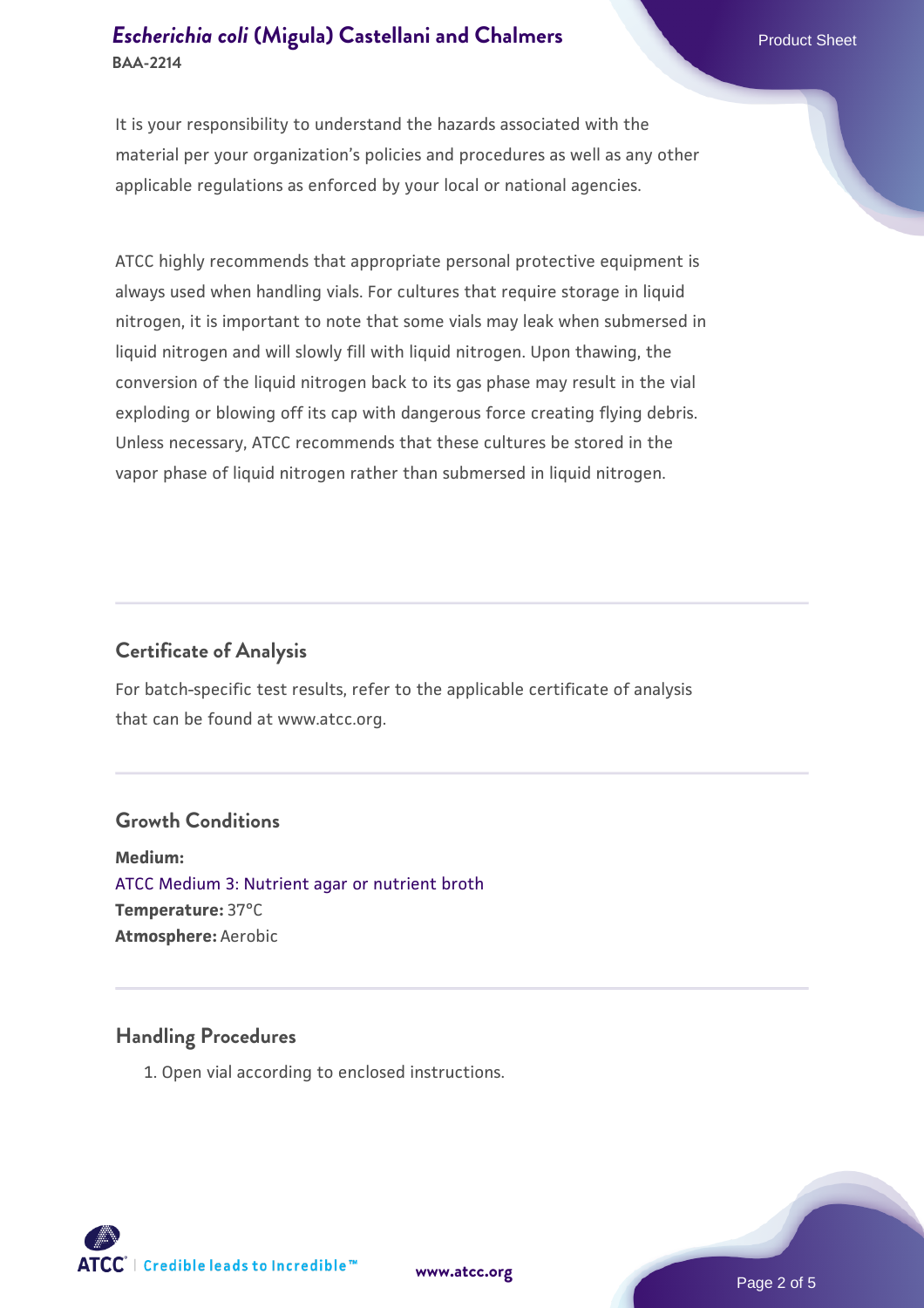- 2. Using a single tube of #3 broth (5 to 6 mL), withdraw approximately 0.5 to 1.0 mL with a Pasteur or 1.0 mL pipette. Rehydrate the entire pellet.
- 3. Aseptically transfer this aliquot back into the broth tube. Mix well.
- 4. Use several drops of the suspension to inoculate a #3 agar slant and/or plate.
- 5. Incubate the tubes and plate at 37°C for 24 hours.

#### **Notes**

This strain was confirmed by PCR to not carry the *eae, stx*1, and *stx*2 genes ( *stx*1-, *stx*2-, *eae*-).

Additional information on this culture is available on the ATCC<sup>®</sup> web site at www.atcc.org.

# **Material Citation**

If use of this material results in a scientific publication, please cite the material in the following manner: *Escherichia coli* (Migula) Castellani and Chalmers (ATCC BAA-2214)

#### **References**

References and other information relating to this material are available at www.atcc.org.

#### **Warranty**

The product is provided 'AS IS' and the viability of ATCC® products is warranted for 30 days from the date of shipment, provided that the customer has stored and handled the product according to the information included on the product information sheet, website, and Certificate of

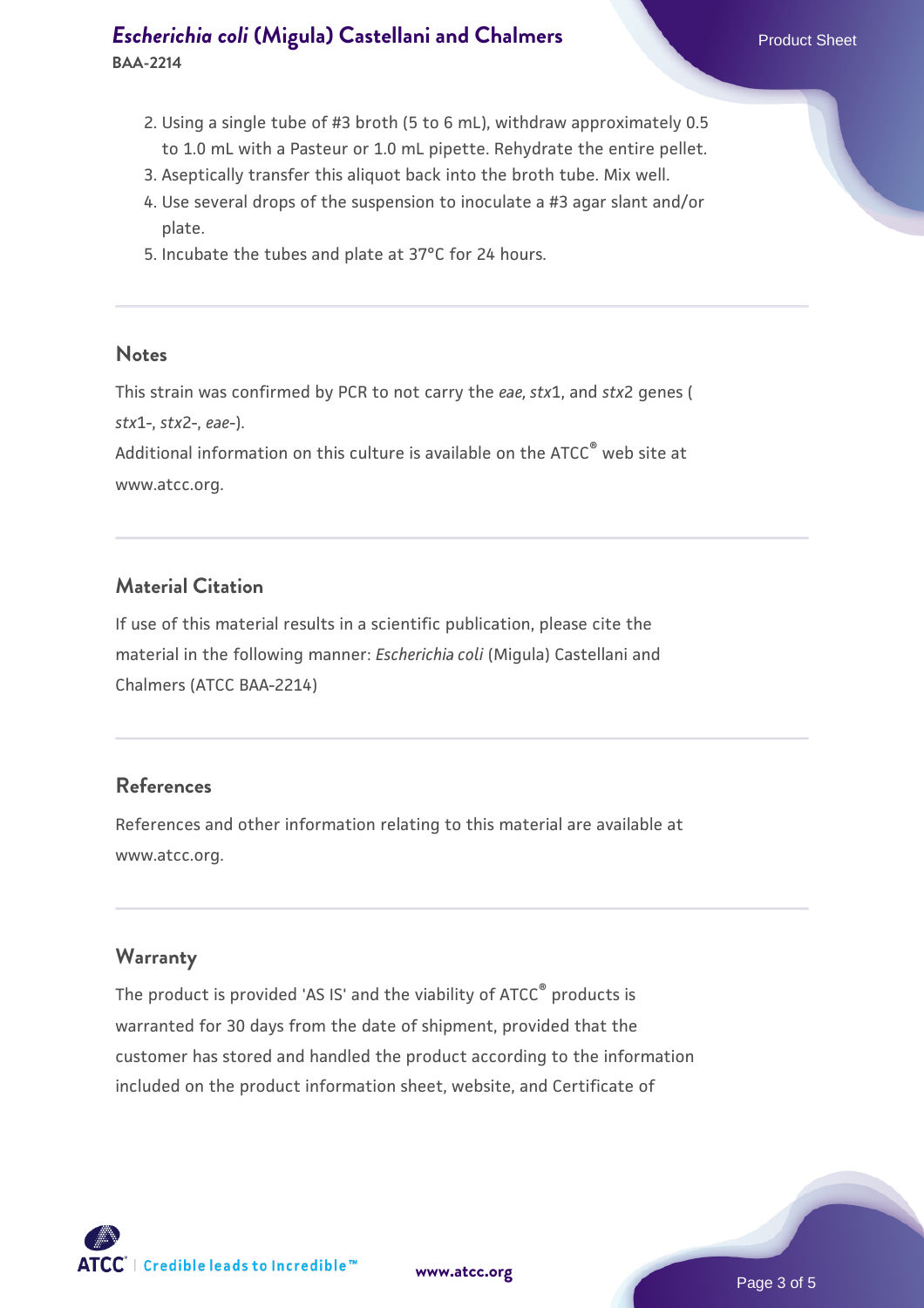## **[Escherichia coli](https://www.atcc.org/products/baa-2214) [\(Migula\) Castellani and Chalmers](https://www.atcc.org/products/baa-2214)** Product Sheet **BAA-2214**

Analysis. For living cultures, ATCC lists the media formulation and reagents that have been found to be effective for the product. While other unspecified media and reagents may also produce satisfactory results, a change in the ATCC and/or depositor-recommended protocols may affect the recovery, growth, and/or function of the product. If an alternative medium formulation or reagent is used, the ATCC warranty for viability is no longer valid. Except as expressly set forth herein, no other warranties of any kind are provided, express or implied, including, but not limited to, any implied warranties of merchantability, fitness for a particular purpose, manufacture according to cGMP standards, typicality, safety, accuracy, and/or noninfringement.

## **Disclaimers**

This product is intended for laboratory research use only. It is not intended for any animal or human therapeutic use, any human or animal consumption, or any diagnostic use. Any proposed commercial use is prohibited without a license from ATCC.

While ATCC uses reasonable efforts to include accurate and up-to-date information on this product sheet, ATCC makes no warranties or representations as to its accuracy. Citations from scientific literature and patents are provided for informational purposes only. ATCC does not warrant that such information has been confirmed to be accurate or complete and the customer bears the sole responsibility of confirming the accuracy and completeness of any such information.

This product is sent on the condition that the customer is responsible for and assumes all risk and responsibility in connection with the receipt, handling, storage, disposal, and use of the ATCC product including without limitation taking all appropriate safety and handling precautions to minimize health or environmental risk. As a condition of receiving the material, the customer agrees that any activity undertaken with the ATCC product and any progeny or modifications will be conducted in compliance with all applicable laws, regulations, and guidelines. This product is provided 'AS IS' with no



**[www.atcc.org](http://www.atcc.org)**

Page 4 of 5